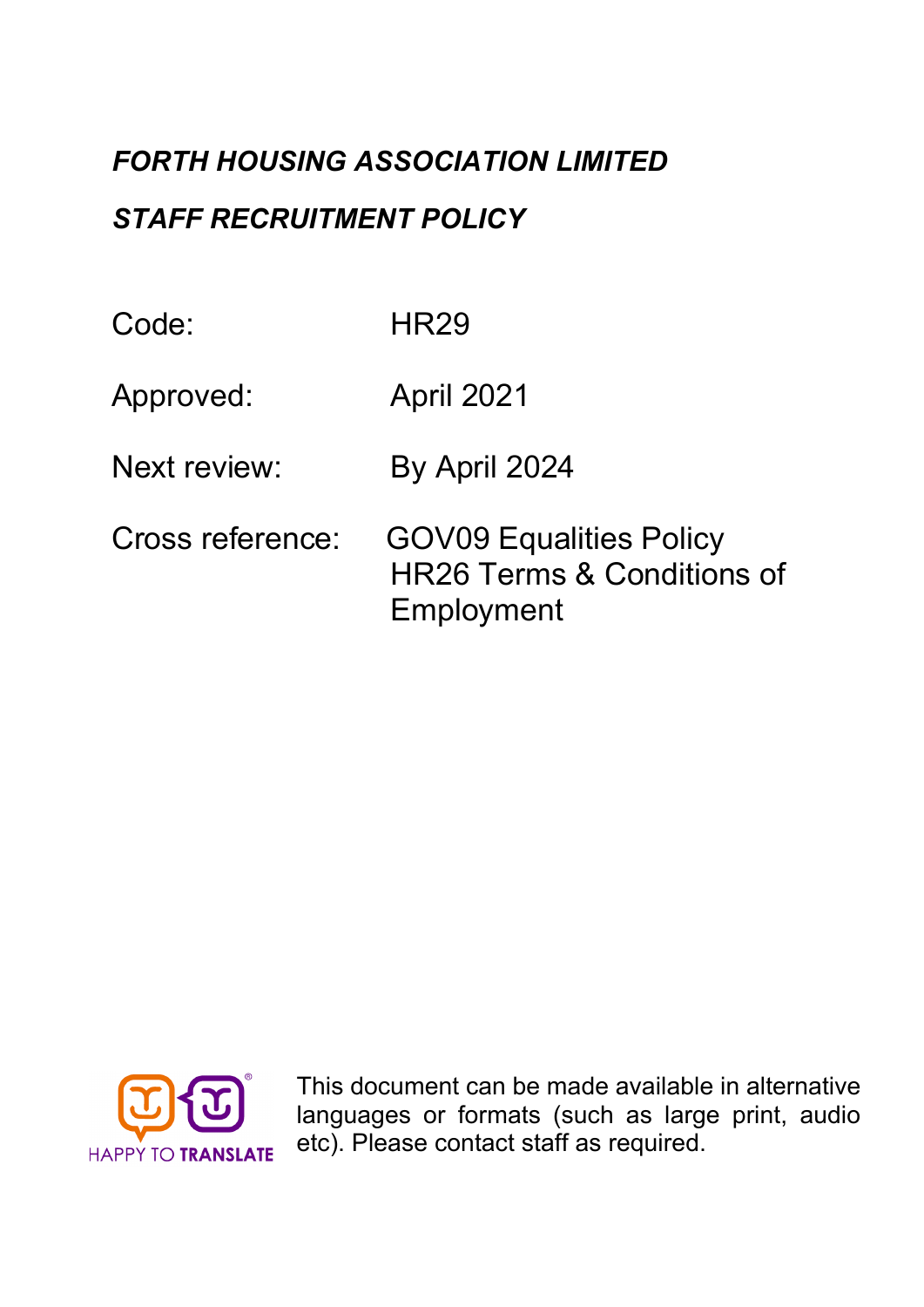## *FORTH HOUSING ASSOCIATION LIMITED*

## *STAFF RECRUITMENT POLICY*

## **1. Introduction**

- 1. 1 Forth Housing Association is committed to equalities principles, and to ensuring that all current legislation and recommended good practice is followed in all stages of the recruitment process
- 1.2 The Association acknowledges that certain people are discriminated against by employment systems and is therefore committed to avoiding discrimination in recruitment and employment practices. All staff and Committee Members involved in recruitment will comply fully with this policy and our Equalities Policy.

## **2. Aims of the policy**

- To comply with all existing and relevant legislation and codes of practice in  $\mathfrak{b}_\Lambda$ all stages of recruitment.
- $\mathbb{\hat{R}}$  To only recruit staff following committee authorisation and on the basis that there is a genuine requirement to employ personnel to undertake the work.
- $\mathbb{\hat{R}}$  All permanent posts, and fixed term posts of duration in excess of 12 months, will be advertised in the press, web sites, professional publications and/or recruitment agencies. Alternative arrangements may be utilised for shorter term posts or where a planned staff redeployment or restructuring is being implemented.
- **K** All applicants should be treated fairly and equally and all decisions on recruitment are based on job criteria as set out in the person specification.
- $\blacksquare$  All vacancies should be accessible to all sectors of the community.
- All prospective applicants will be given clear and accurate information regarding the vacant post and the organisation.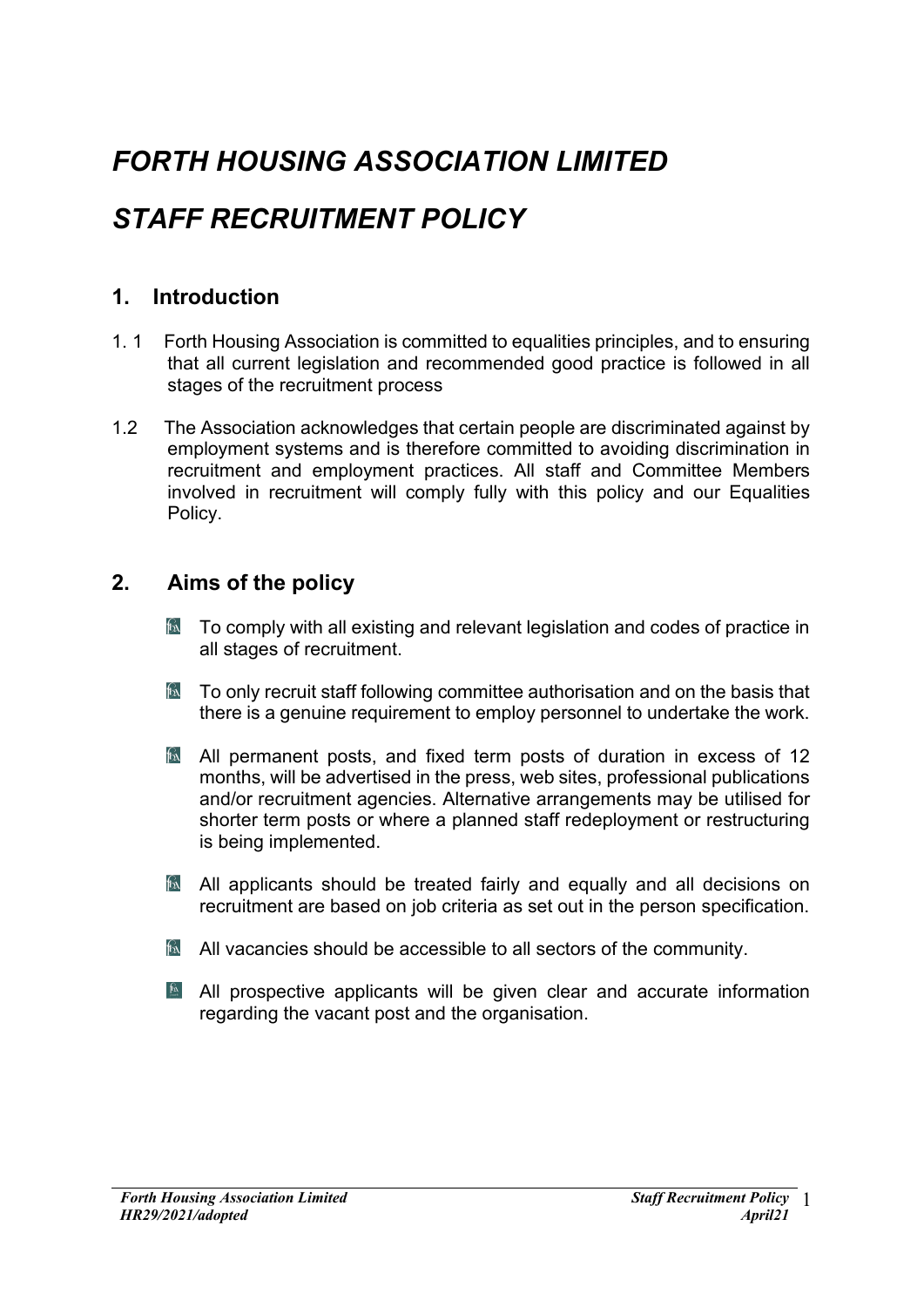## **3. Procedures**

#### **3.1 Permission to recruit**

- 3.1.1 For all posts, other than short term temporary appointments to cover staff absence or student work placements, the approval of the Management Committee must be obtained.
- 3.1.2 Any recruitment proposal will normally include the following:
	- $\mathbb{R}$  Why and when the post is required
	- **Main duties and responsibilities**
	- **E** Proposed contract type and duration, hours of work grade and salary of post
	- **K** Confirmation that the proposed recruitment is the most effective method of providing the services required
	- $\mathbb{R}$  Confirmation that the proposals do not create anomalies or duplication in comparison with other staff members
	- **EX** Proposals for advertising and selection procedures
	- **N** Details of whether a Disclosure Check should apply to the post

### **3.2 Recruitment Packs**

- 3.2.1 A recruitment pack will be agreed with the interview and selection panel (as agreed by the Staffing Sub-committee) and will contain the following:
	- **B** Advertisement
	- $\mathbb{R}$  Job description
	- $\mathbb{R}$  Person specification (see appendix 1)
	- **Application form (see appendix 2)**
	- **Information sheet and other information to be issued**

#### **3.3 Handling enquiries and applications**

- 3.3.1 All staff involved in the recruitment and selection process will ensure that strict confidentiality is maintained at all times. Any breach of confidentiality will be regarded as a serious offence, to be dealt with in accordance with the disciplinary process.
- 3.3.2 Staff who receive initial or follow up enquiries from prospective applicants should not deter anyone from applying and should avoid commenting in any way on an individual's interest in a vacancy. All requests for additional information will be declined.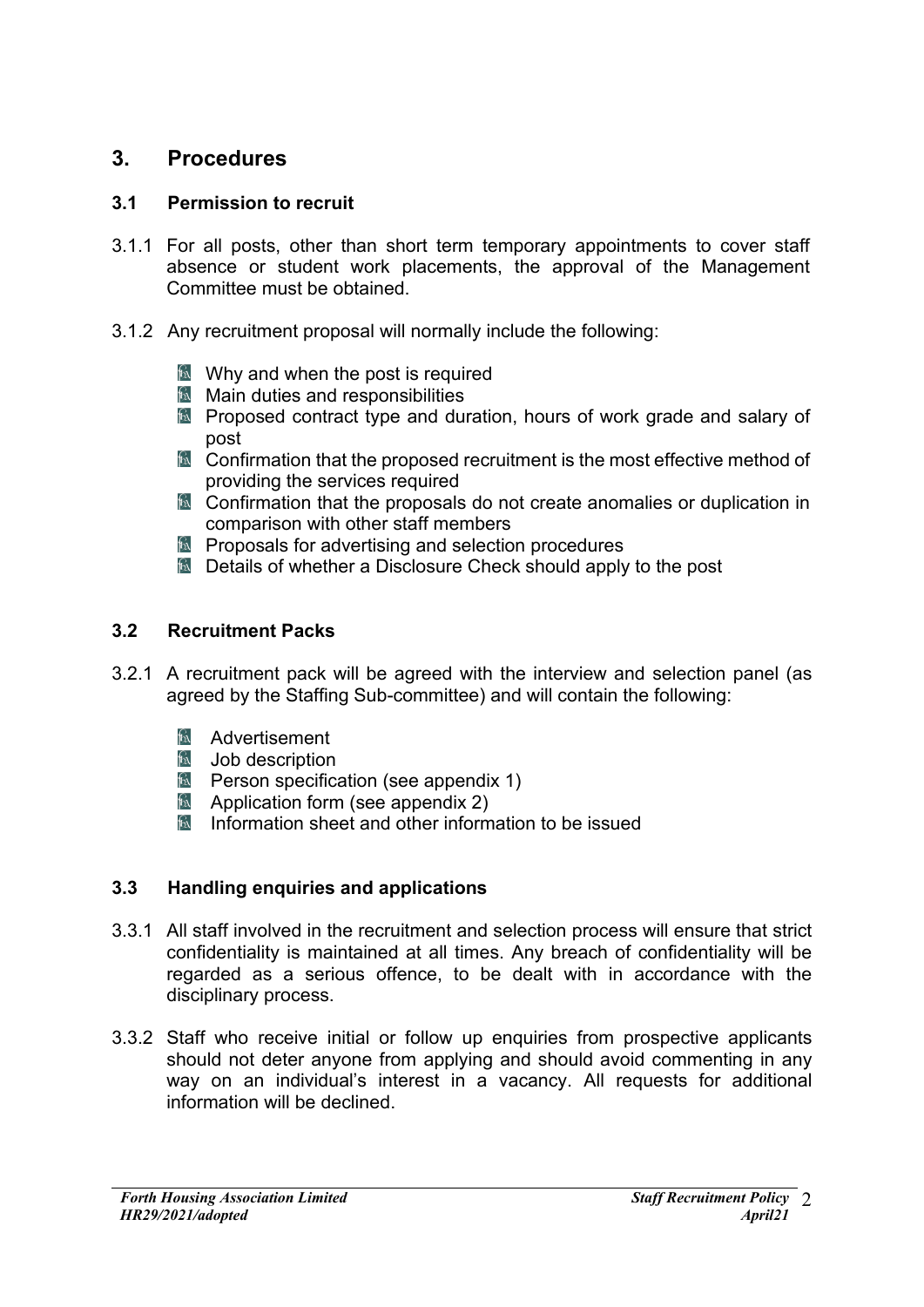- 3.3.3 All returned applications will be passed unopened to the Director, or designated person. Where an application is returned in an ordinary envelope the staff member opening it will immediately pass the envelope and contents to the Director, or designated person.
- 3.3.4 Monitoring forms will be detached from the main application form and a reference number used to match forms to individual applicants.
- 3.3.5 Whilst copies of application forms may be made to assist the selection and interview process these will be shredded after use and only original forms will be retained for 6 months from the date of interview. These will be held in a secure cabinet.

#### **3.4 Short listing & interview**

- 3.4.1 The short listing of applicants will be based on comparing the application to the criteria listed in the person specification. All short listed applicants should meet the essential criteria. If the number of interviewees remains too high desirable criteria will be used and the reason for rejecting unsuccessful applicants will be recorded.
- 3.4.2 A short listing panel, recommended to be three individuals, compromising of staff and staffing sub committee representative, will carry out the recruitment process for each vacant or new post. When recruiting a senior manager, the panel will consist of the Director, the Chair and a Committee member.

At least one panel member must possess skills or experience most closely related to the post for which candidates are to be short listed and interviewed. Panel members who short list will also participate as interviewers to ensure consistency in recruitment.

- 3.4.3 In line with the Association's "Disability Confident" commitments all disabled applicants who meet the essential criteria for a job vacancy will be shortlisted for interview and will be considered on their abilities.
- 3.4.4 Short listed applicants will be written to and advised of the date and time of their interview along with any special requirements being placed upon them, e.g. written assessment or presentation etc.
- 3.4.5 Interview questions will be agreed by the selection panel in advance and pro formas provided for recording answers & comments. The panel will interview all short listed candidates and agree:
	- **N** Which candidate should be offered the post (subject to references)
	- $\mathbb B$  The salary to be offered
	- $\overline{b}$  The proposed start date
	- $\blacksquare$  Any other act to be taken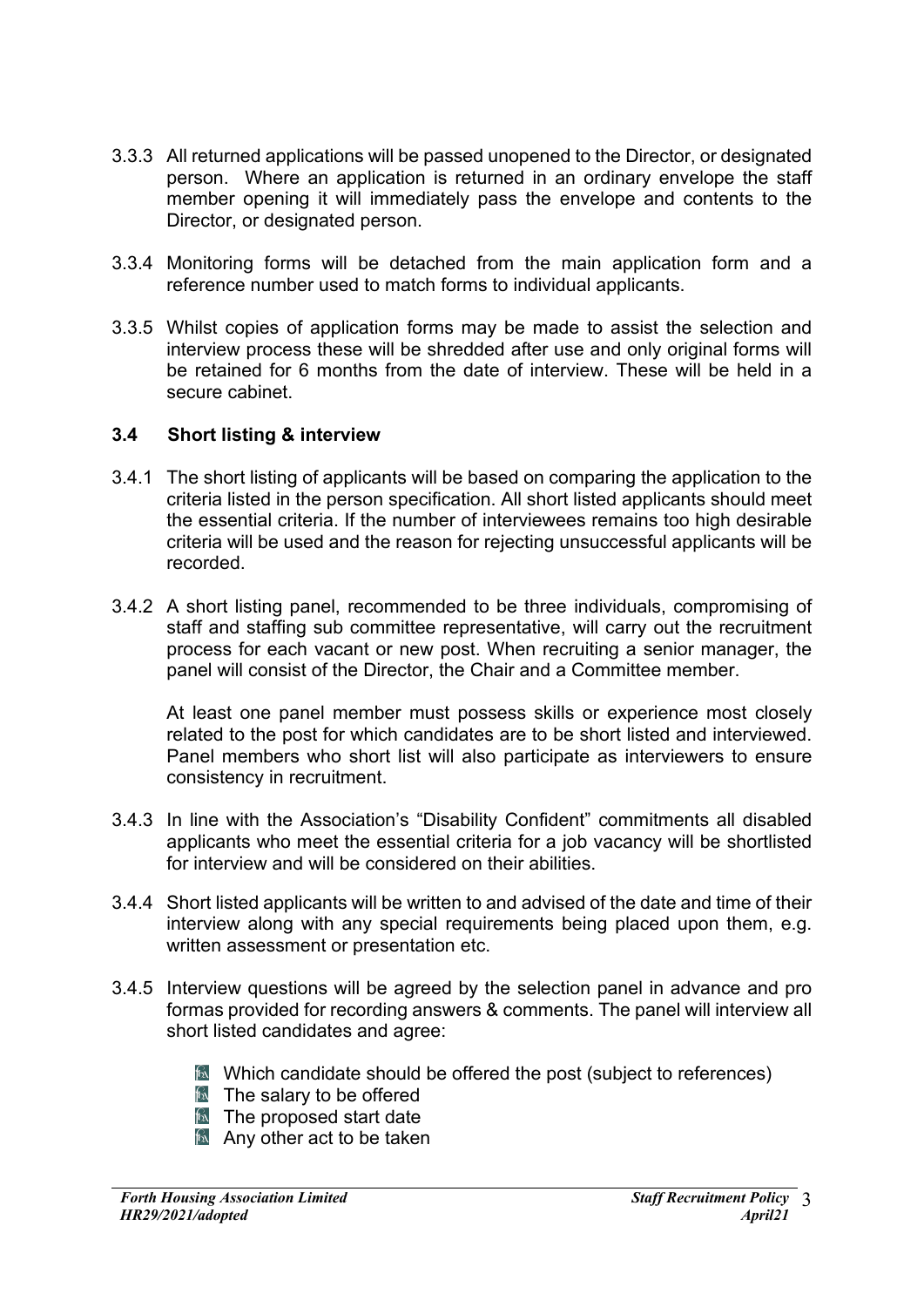$\mathbb{R}$  The reason for not selecting each of the other candidates which will be recorded on their application

### **3.5 Offering the job and finalising details**

- 3.5.1 The Director, or designated person, will contact the preferred candidate by telephone to make a verbal offer of employment, making it clear that this is subject to suitable references and disclosure check if appropriate. A formal letter will be issued along with a copy of the Terms & Conditions of Employment and job description.
- 3.5.2 Where ambiguous or unsatisfactory references are received the Director, or designated person, will discuss the situation with members of the interview panel to agree what action should be taken. Written confirmation of the receipt of satisfactory references and confirmation of appointment will be given to the preferred candidate as soon as possible.
- 3.5.3 If the job offer is declined, if agreed by the interview panel, the second highest scoring suitable candidate may be offered the post subsequently. If there is not a suitable reserve candidate the recruitment process should be revised and a rerun of the whole recruitment process should be considered.
- 3.5.4 The Director, or designated person, will ensure that unsuccessful interviewees are written to as soon as possible. An unsuccessful candidate may contact the Director, or designated person, for feedback but comments should be restricted to points relating to the person specification and any subjective judgements or comparisons should be avoided.

#### **3.6 Monitoring & reporting**

- 3.6.1 Information regarding recruitment will be reported to Management Committee. The report will cover the following:
	- $\mathbb{\mathbb{R}}$  Number of applications received
	- $\mathbb{R}$  Source of applications
	- $\mathbb B$  Equal opportunities information
	- **Any other relevant information & trends**

## **4. Recruitment of ex offenders**

4.1 The Association will treat all applicants for positions fairly and will not discriminate unfairly against the subject of a disclosure on the basis of conviction or other information revealed.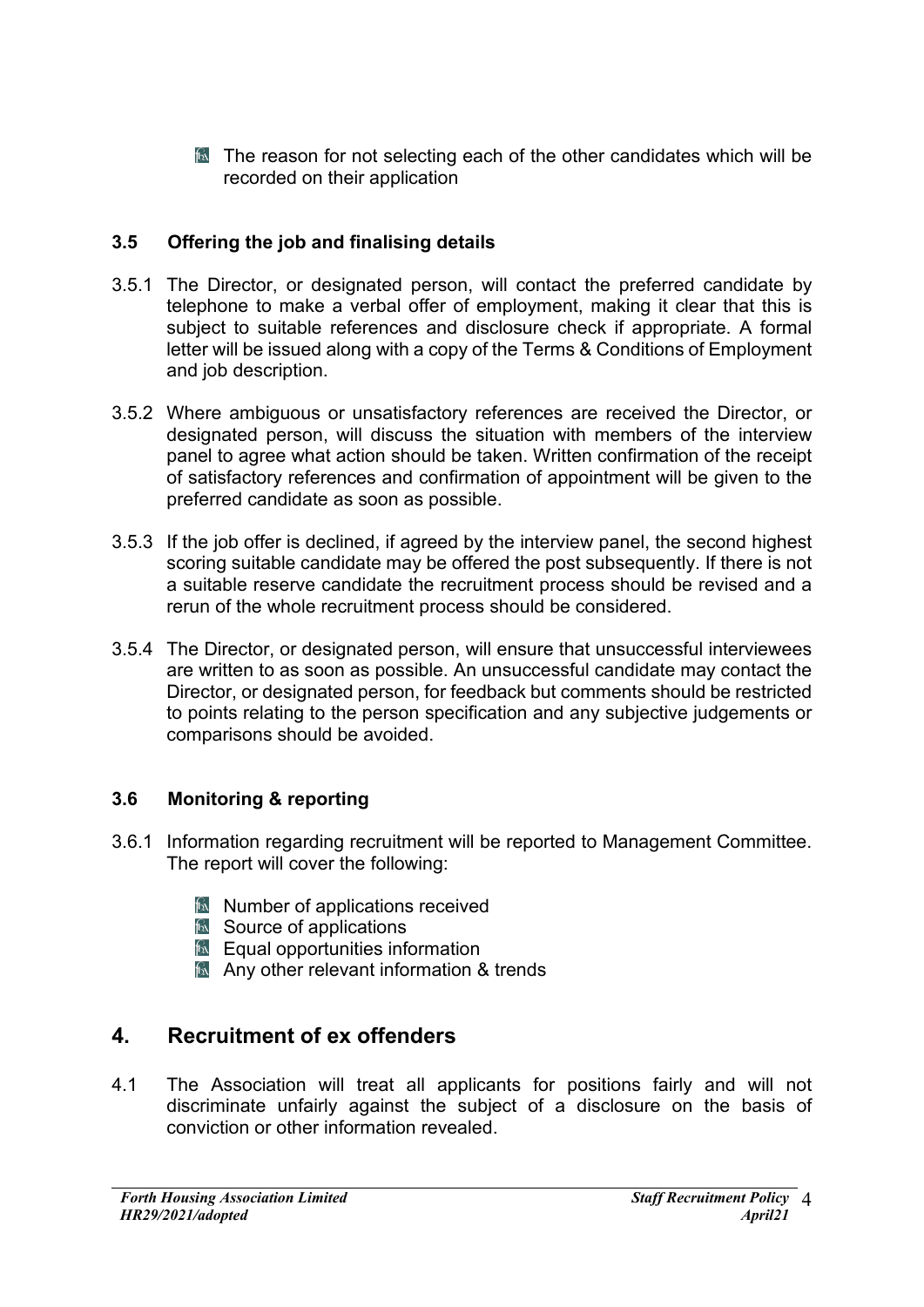- 4.2 Disclosure checks will only be requested where it is necessary and relevant to the position. Where such a check is required we will make this clear at advertisement, on the application form and in the information pack.
- 4.3 At interview the subject of offences will be raised and an opportunity given for open and measured discussion.
- 4.4 Where a conviction is revealed the Association will take into consideration the following when making a decision regarding its relevance:
	- **EX** Whether the conviction is relevant to the vacant post
	- $\mathcal{R}_{\lambda}$ The length of time since the offence took place
	- $\mathbb N$  Whether the applicant has a pattern of offending behaviour
	- $\blacksquare$  Whether the applicant's circumstances have changed since the offending took place

### **5.0 Recruitment restrictions**

- 5.1 In order to ensure its recruitment practices are operated with integrity and without conflicts of interest the Association will not consider recruitment applications from the following:
	- **EXIST** Existing Committee Members of the Association, or their close relatives (as defined by the former schedule 7 of Housing (Scotland) Act 2001)
	- **A** Anyone who has been a Committee Member of the Association during the preceding 12 months, or their close relative.
	- $\mathbb{\hat{R}}$  Any close relative of a staff member actively involved in the recruitment process, or a staff member with line management responsibility for the post concerned.

#### **6.0 Review**

6.1 This policy will be reviewed at least every 3 years by the Management Committee and staff are responsible for ensuring that it meets legal and good practice requirements.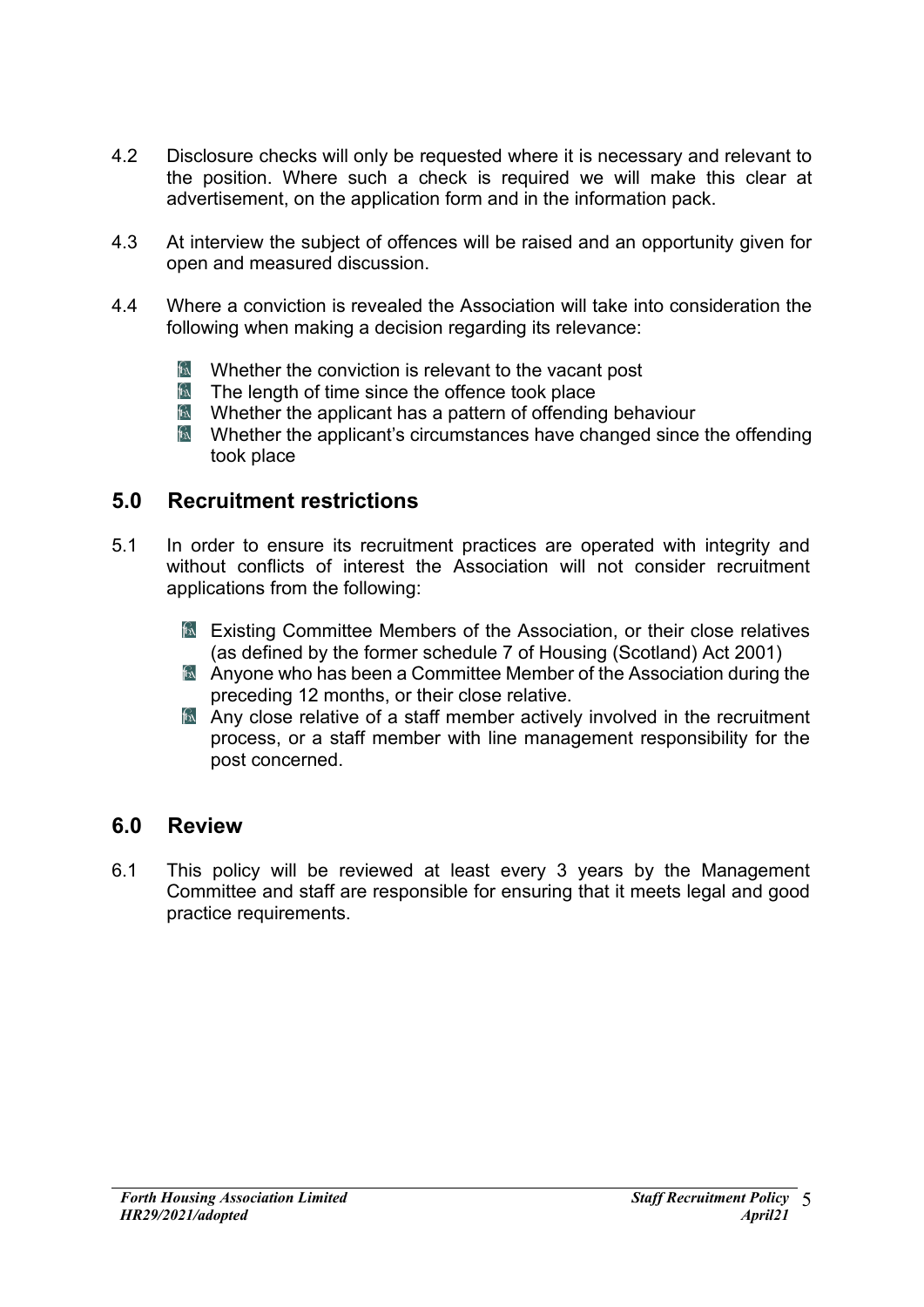Forth  $\sqrt{2}$  Housing  $\frac{1}{2}$ <u>Ie</u> Xal n n  $\overline{\mathcal{C}}$ 



**Association Ltd.**

## **Director Person specification**

| <b>Requirement</b>                                                                        | <b>Essential/Desirable</b> |
|-------------------------------------------------------------------------------------------|----------------------------|
| Relevant higher education qualification, e.g. degree<br>and/or professional qualification | <b>Essential</b>           |
| Membership of relevant professional body                                                  | Desirable                  |
| Formal training in management or leadership                                               | Desirable                  |
| Track record of continuous professional<br>development                                    | <b>Essential</b>           |
| Knowledge of social housing and regeneration<br>policy                                    | <b>Essential</b>           |
| At least 3 years management experience in a<br>housing or similar setting                 | <b>Essential</b>           |
| Competent grasp of financial and funding<br>mechanisms, budgeting and business management | <b>Essential</b>           |
| Experience of preparing business plans and other<br>planning/bidding documents            | <b>Essential</b>           |
| Knowledge of governance issues and experience of<br>working with voluntary committees     | <b>Essential</b>           |
| Experience of wider role activities, including<br>partnership arrangements                | Desirable                  |
| Experience of developing and reviewing policy and<br>procedure                            | <b>Essential</b>           |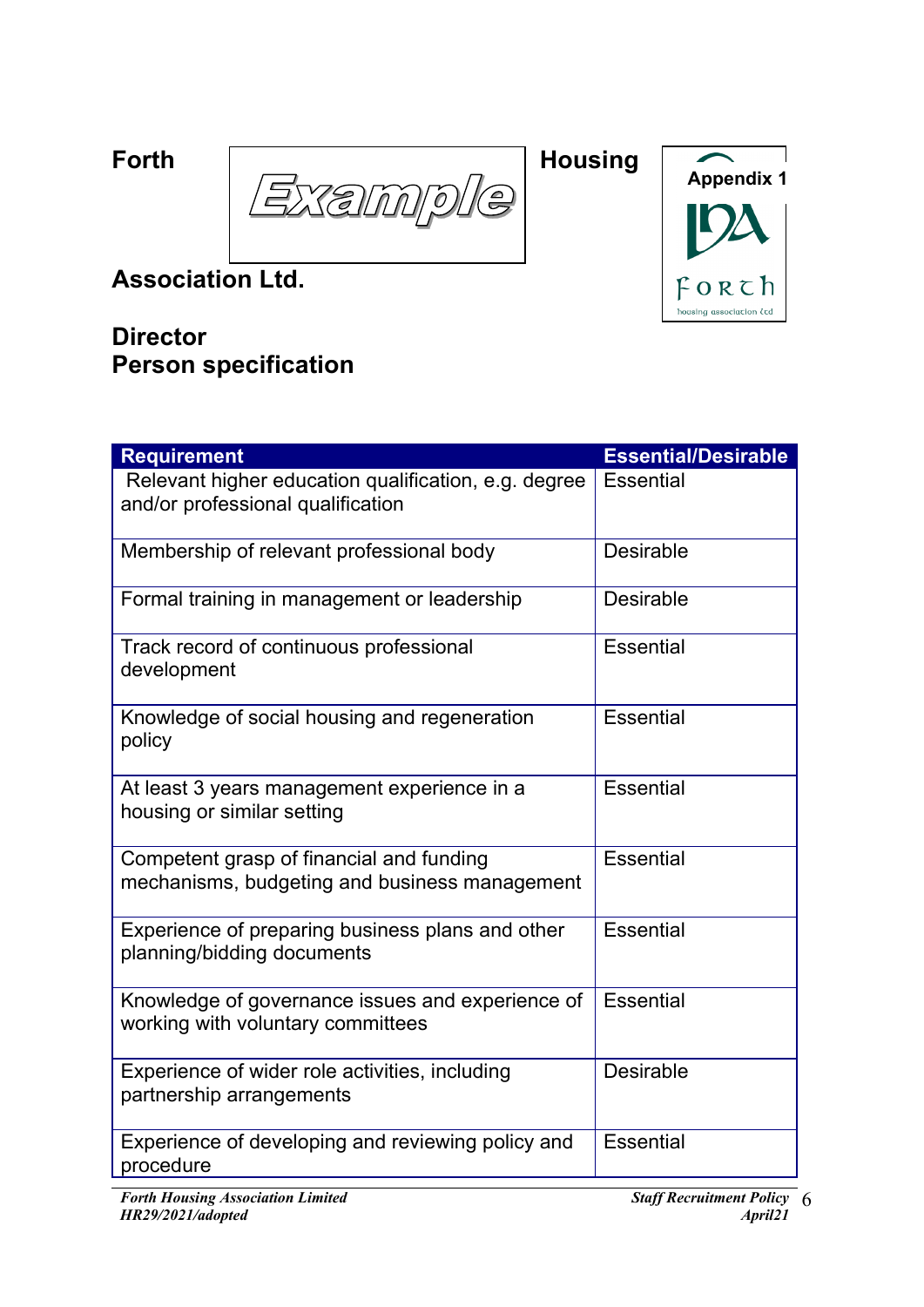| Knowledge of housing regulatory frameworks   | Essential        |
|----------------------------------------------|------------------|
| Knowledge of housing capital funding regimes | <b>Desirable</b> |

| An effective manager able to lead and motivate a<br>small staff team                                                                           | <b>Essential</b> |
|------------------------------------------------------------------------------------------------------------------------------------------------|------------------|
| Excellent operational management skills                                                                                                        | <b>Essential</b> |
| Proven ability to develop and deliver strategies,<br>policies and operational plans                                                            | <b>Essential</b> |
| Excellent communication, negotiation, presentation<br>and networking skills                                                                    | <b>Essential</b> |
| A proven ability to build networks, establish and<br>develop partnerships                                                                      | <b>Desirable</b> |
| Competent IT skills with an ability to supervise day to<br>day operation of a small network and to liaise with IT<br>professionals as required | <b>Essential</b> |
| Strong leadership skills and a "hands on" approach                                                                                             | <b>Essential</b> |
| A confident team leader and team player                                                                                                        | <b>Essential</b> |
| High levels of motivation, enthusiasm and<br>commitment to social housing and in particular<br>community control                               | <b>Essential</b> |
| Able to manage a diverse and varied workload                                                                                                   | <b>Essential</b> |
| Able to work flexible hours, including occasional<br>evenings and weekends in order to meet<br>organisational priorities                       | <b>Essential</b> |
| A passion for high standards                                                                                                                   | <b>Essential</b> |
| Understanding of the political and social environment<br>in which RSL's operate                                                                | <b>Essential</b> |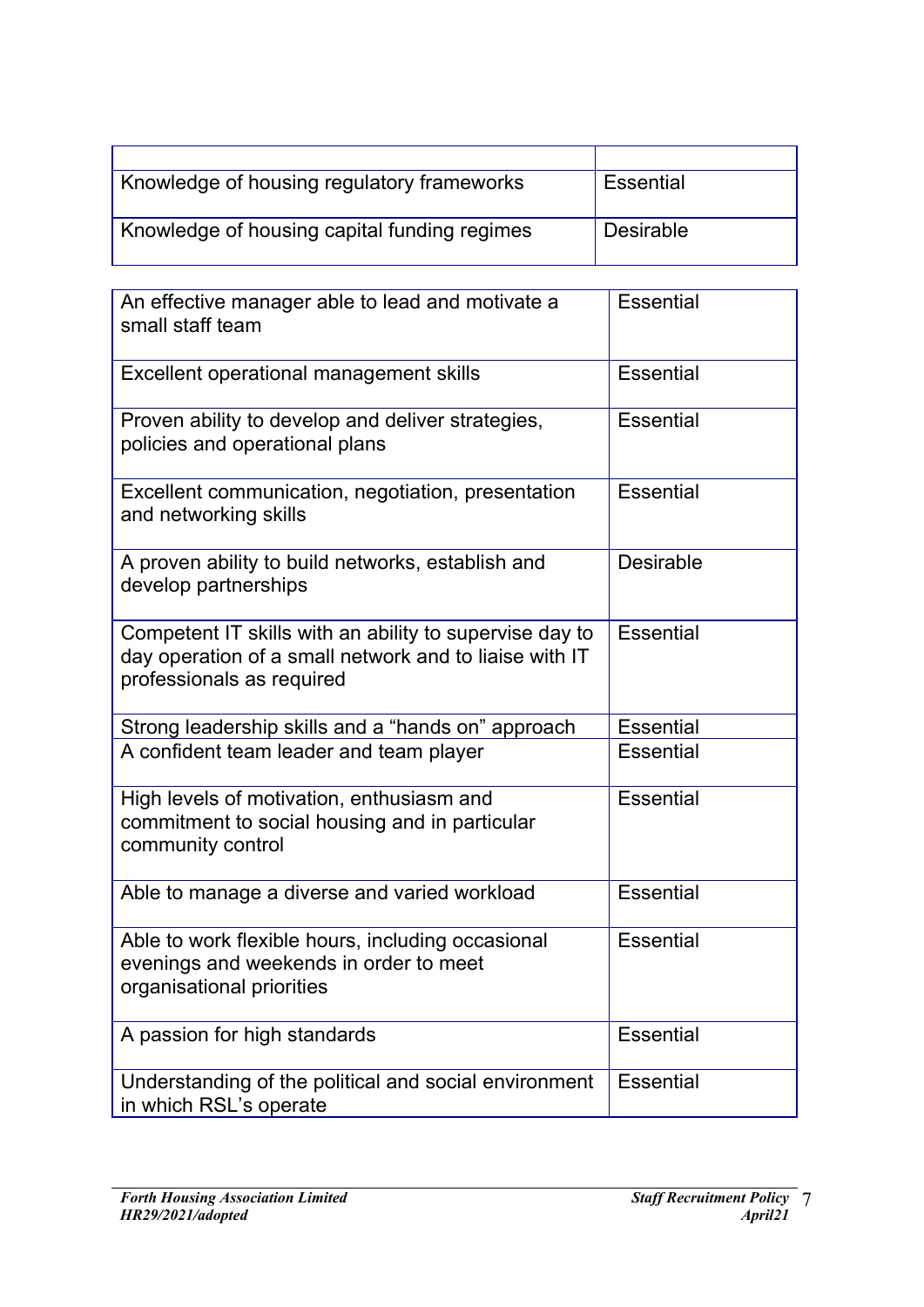





## **CONFID**

## **PLEASE COMPLETE ALL SECTIONS**

NAME:

POST APPLIED FOR: DIRECTOR

The information that you supply in this application form will enable the interview panel to decide whether to invite you to an interview.

Whilst all sections may not be relevant to you personally, you should complete the form as fully and as accurately as possible to enable your application to be given full consideration.

## **CV will not be considered**

## **When completed this form should be returned to:**

Forth Housing Association Kildean Business & Enterprise Hub 146 Drip Road **Stirling** FK8 1RW

*(Please affix the required postage for weight/size of envelope if returning by post)*

Or by e-mail to:

*(If returning the application form by e-mail please note that there is no need to also post a hard copy. If shortlisted you will be asked to sign your application form at a later stage.)*

## **Closing date for receipt of applications is**

## **Applications received after this time will NOT be considered**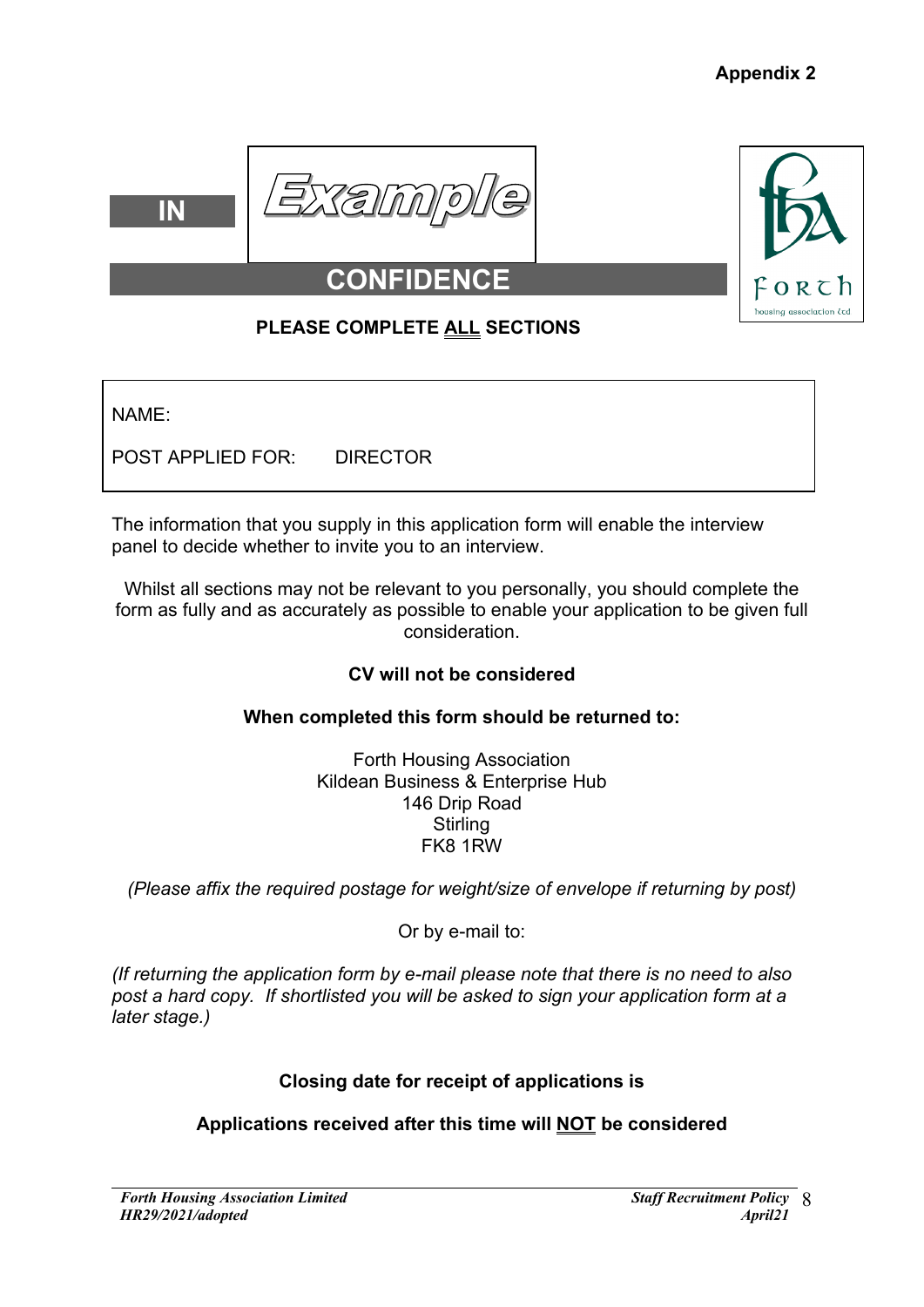#### *The information provided within your application form will be processed in accordance with the Data Protection Act 1998.*

| <b>Personal Information</b>                                     |                |
|-----------------------------------------------------------------|----------------|
| Surname:                                                        | Initials:      |
| Address for Correspondence:                                     |                |
|                                                                 |                |
| Postcode:                                                       |                |
| Private Telephone Number:                                       | Mobile Number: |
| E-mail Address:                                                 |                |
| Your Daytime Telephone Number (on which a message may be left): |                |
|                                                                 |                |

*Secondary Education (please list subjects passed)* Standard/'O'Grade or equivalent Grade Higher Grade or Equivalent Grade

| <b>Further Education</b>       |                         |                              |
|--------------------------------|-------------------------|------------------------------|
| University or Further          | Course $(s)$ &          | Degrees, Diplomas,           |
| <b>Education Establishment</b> | <b>Subjects Studied</b> | <b>Certificates Obtained</b> |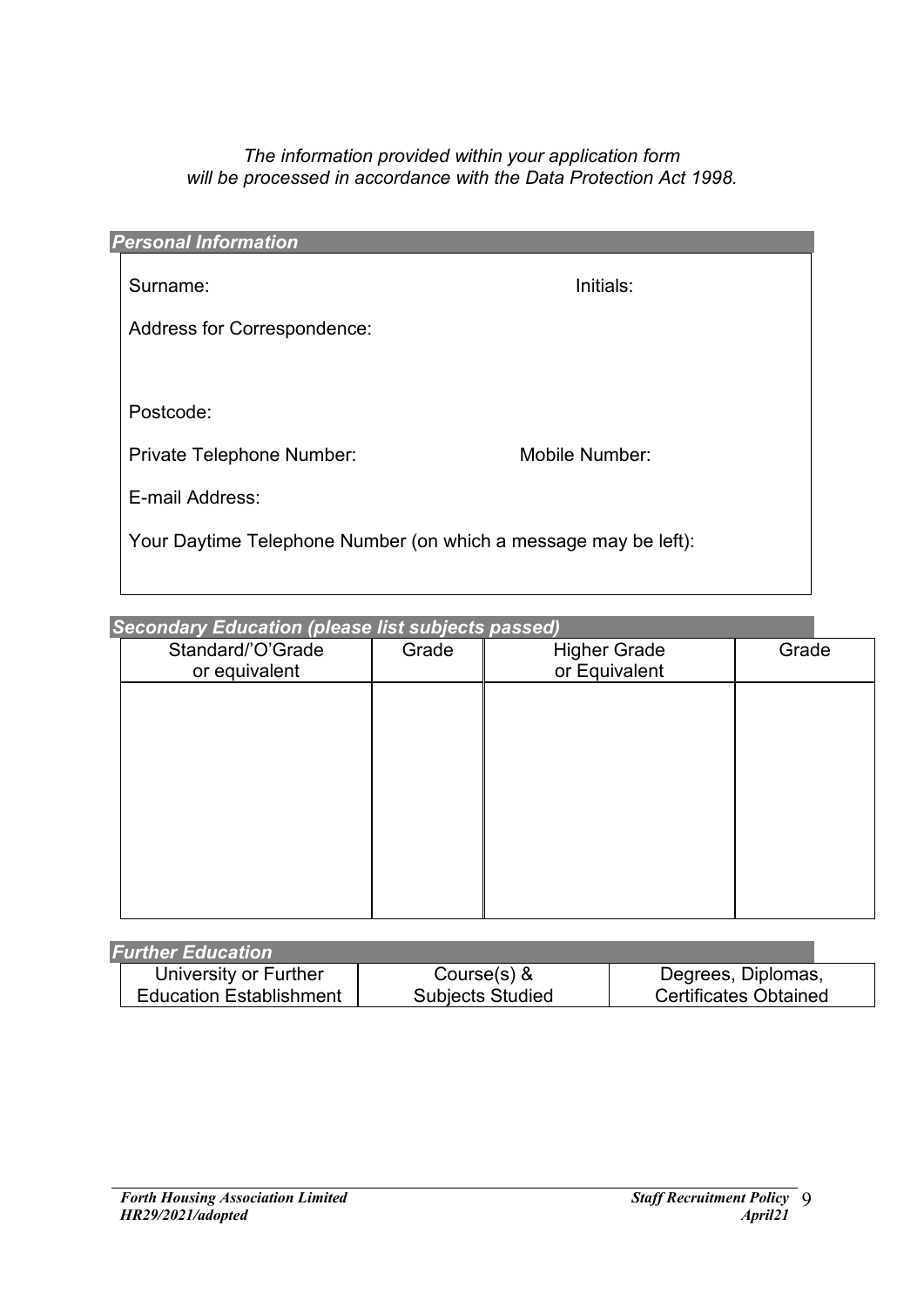## *Professional Qualifications*

| Qualifications Obtained, Membership of<br>Professional Institution etc |
|------------------------------------------------------------------------|
|                                                                        |
|                                                                        |
|                                                                        |
|                                                                        |
|                                                                        |
|                                                                        |

| <b>Training Courses</b><br>(Please give details of any relevant short courses or training undertaken) |             |
|-------------------------------------------------------------------------------------------------------|-------------|
| Course(s) Undertaken                                                                                  | Provider(s) |
|                                                                                                       |             |
|                                                                                                       |             |
|                                                                                                       |             |
|                                                                                                       |             |
|                                                                                                       |             |
|                                                                                                       |             |
|                                                                                                       |             |
|                                                                                                       |             |
|                                                                                                       |             |
|                                                                                                       |             |
|                                                                                                       |             |
|                                                                                                       |             |

*Computer Skills (please detail your experience)*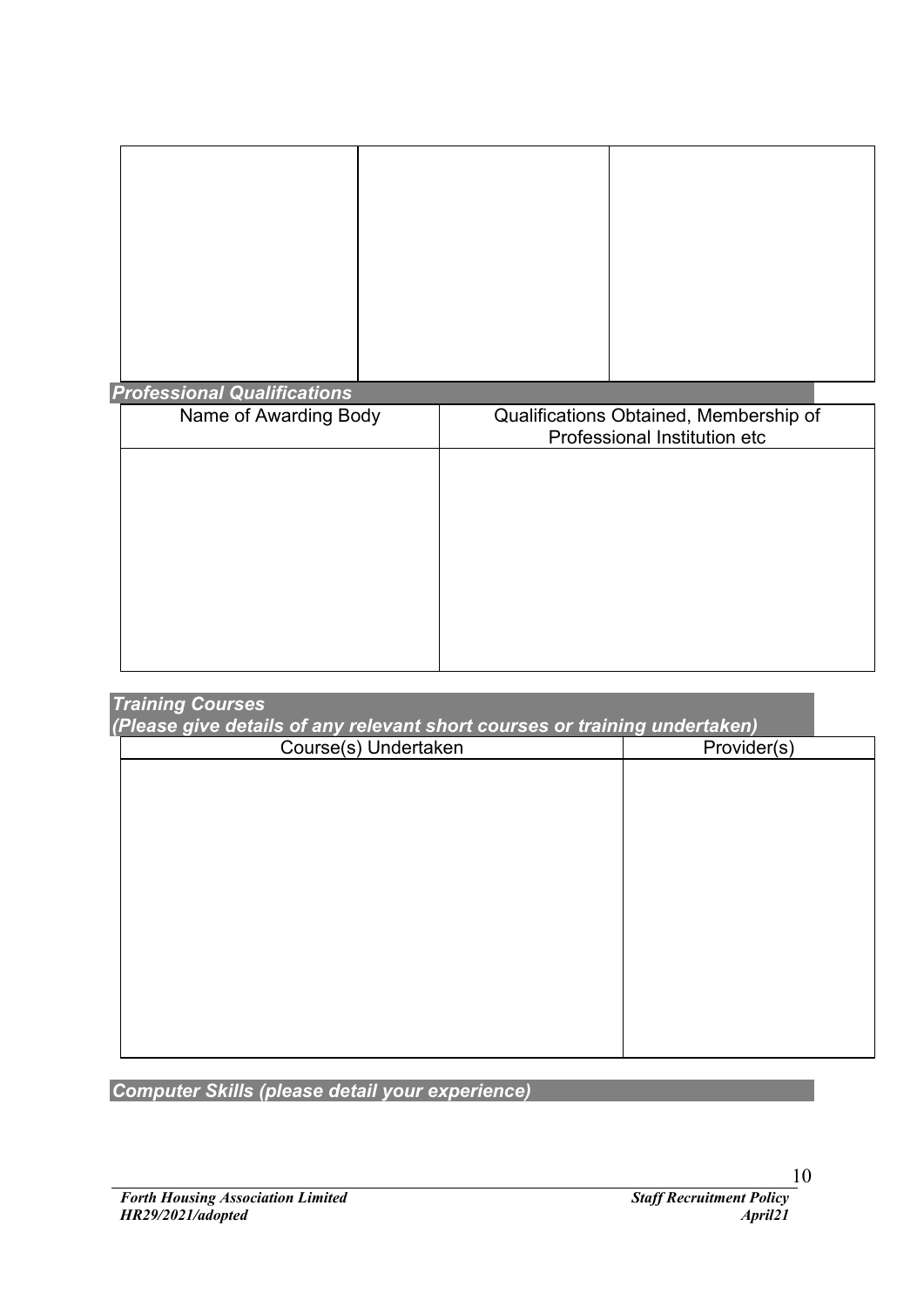*Driving Licence*

Do you possess a full current driving licence? **YES/NO** (please delete as appropriate)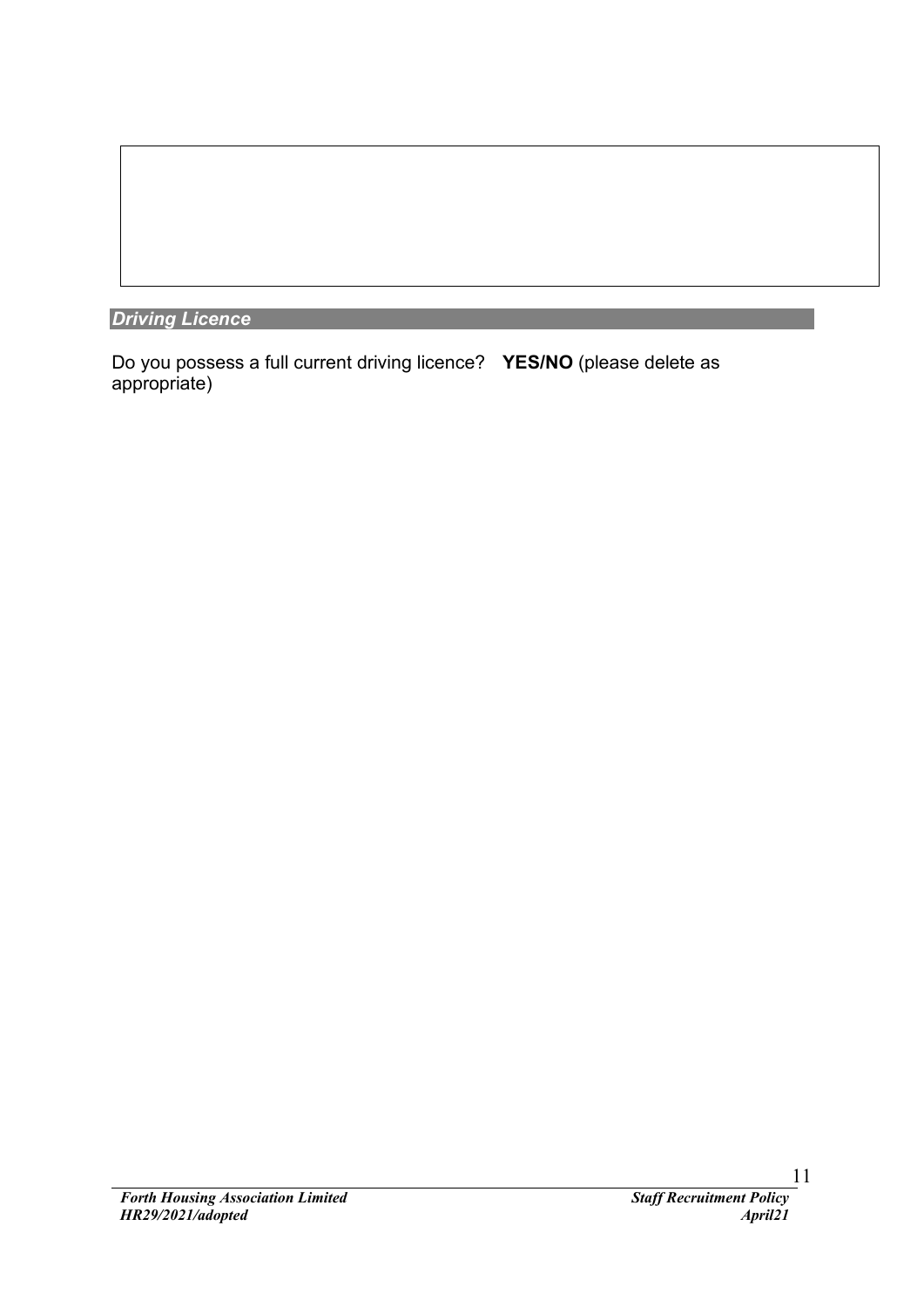| <b>Present or Most Recent Employment</b>           |                     |      |  |
|----------------------------------------------------|---------------------|------|--|
| Name & Address of                                  | Date                | Date |  |
| Employer                                           | From:               | To:  |  |
|                                                    | Position Held:      |      |  |
|                                                    |                     |      |  |
|                                                    | Salary and other    |      |  |
|                                                    | benefits/payments   |      |  |
|                                                    |                     |      |  |
|                                                    | Notice Required:    |      |  |
|                                                    |                     |      |  |
|                                                    | Reason For Leaving: |      |  |
|                                                    |                     |      |  |
| Nature of Post (please describe your main duties): |                     |      |  |
|                                                    |                     |      |  |
|                                                    |                     |      |  |
|                                                    |                     |      |  |
|                                                    |                     |      |  |
|                                                    |                     |      |  |
|                                                    |                     |      |  |
|                                                    |                     |      |  |
|                                                    |                     |      |  |
|                                                    |                     |      |  |
|                                                    |                     |      |  |
|                                                    |                     |      |  |
|                                                    |                     |      |  |
|                                                    |                     |      |  |
|                                                    |                     |      |  |
|                                                    |                     |      |  |
|                                                    |                     |      |  |
|                                                    |                     |      |  |
|                                                    |                     |      |  |
|                                                    |                     |      |  |
|                                                    |                     |      |  |
|                                                    |                     |      |  |
|                                                    |                     |      |  |
|                                                    |                     |      |  |
|                                                    |                     |      |  |
|                                                    |                     |      |  |
|                                                    |                     |      |  |
|                                                    |                     |      |  |
|                                                    |                     |      |  |
|                                                    |                     |      |  |
|                                                    |                     |      |  |
|                                                    |                     |      |  |
|                                                    |                     |      |  |
|                                                    |                     |      |  |
|                                                    |                     |      |  |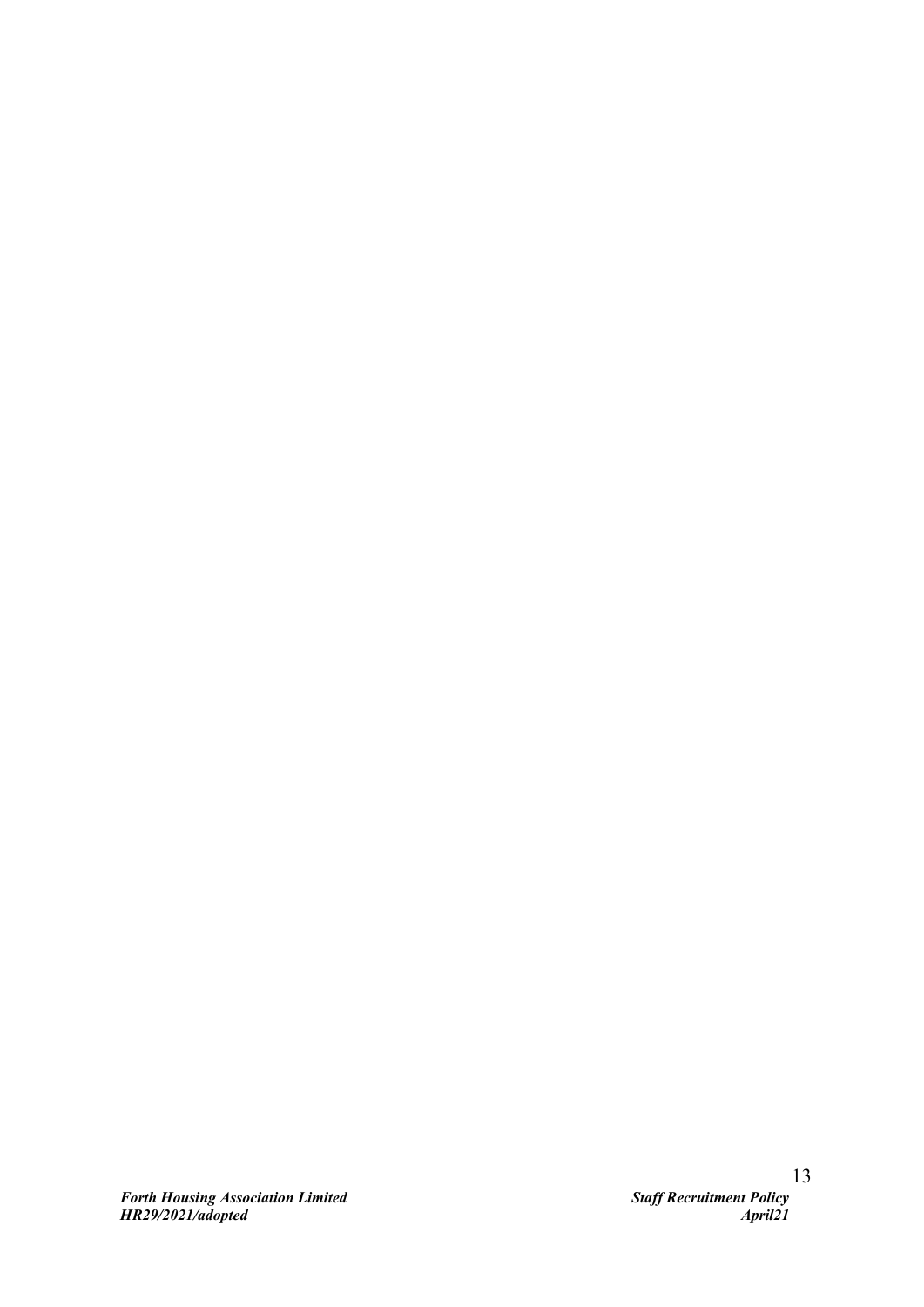| <b>Employment History (list in order with most recent post first)</b> |            |            |                                |
|-----------------------------------------------------------------------|------------|------------|--------------------------------|
| Name & Address of                                                     | From       | To         | Position Held, Main Duties and |
| Previous                                                              | Month/Year | Month/Year | Reason for Leaving             |
| Employer(s)                                                           |            |            |                                |
|                                                                       |            |            |                                |
|                                                                       |            |            |                                |
|                                                                       |            |            |                                |
|                                                                       |            |            |                                |
|                                                                       |            |            |                                |
|                                                                       |            |            |                                |
|                                                                       |            |            |                                |
|                                                                       |            |            |                                |
|                                                                       |            |            |                                |
|                                                                       |            |            |                                |
|                                                                       |            |            |                                |
|                                                                       |            |            |                                |
|                                                                       |            |            |                                |
|                                                                       |            |            |                                |
|                                                                       |            |            |                                |
|                                                                       |            |            |                                |
|                                                                       |            |            |                                |
|                                                                       |            |            |                                |
|                                                                       |            |            |                                |
|                                                                       |            |            |                                |
|                                                                       |            |            |                                |
|                                                                       |            |            |                                |
|                                                                       |            |            |                                |
|                                                                       |            |            |                                |
|                                                                       |            |            |                                |
|                                                                       |            |            |                                |
|                                                                       |            |            |                                |
|                                                                       |            |            |                                |
|                                                                       |            |            |                                |
|                                                                       |            |            |                                |
|                                                                       |            |            |                                |
|                                                                       |            |            |                                |
|                                                                       |            |            |                                |
|                                                                       |            |            |                                |
|                                                                       |            |            |                                |
|                                                                       |            |            |                                |
|                                                                       |            |            |                                |
|                                                                       |            |            |                                |
|                                                                       |            |            |                                |
|                                                                       |            |            |                                |
|                                                                       |            |            |                                |
|                                                                       |            |            |                                |
|                                                                       |            |            |                                |

*Please continue on a separate sheet if necessary.*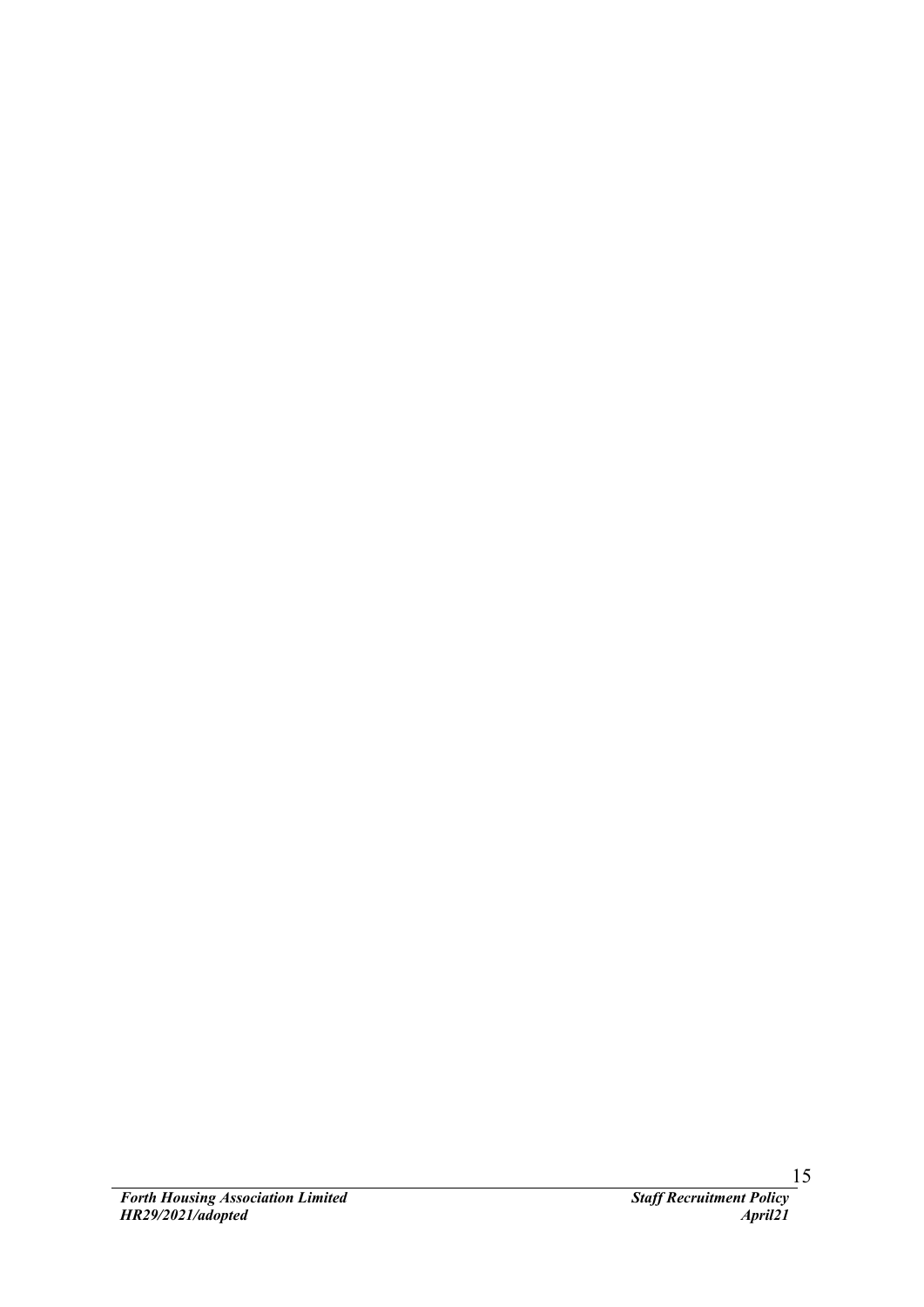#### *Employment with Housing Association*

Forth Housing Association wishes to compare your experience, skills and knowledge with its requirements. You should therefore, try to show in the following part of the form how you satisfy these. This does not have to be from paid work, but can be from other experience. The Selection Panel will consider candidates who do not meet all the requirements, therefore please complete all sections as appropriate.

| Knowledge of social housing  |  |
|------------------------------|--|
| and regeneration policy      |  |
|                              |  |
|                              |  |
|                              |  |
|                              |  |
|                              |  |
|                              |  |
|                              |  |
|                              |  |
| Competent grasp of financial |  |
| and funding mechanisms,      |  |
| budgeting and business       |  |
| management                   |  |
|                              |  |
|                              |  |
|                              |  |
|                              |  |
|                              |  |
|                              |  |
| Experience of preparing      |  |
| business plans and other     |  |
| planning/bidding documents   |  |
|                              |  |
|                              |  |
|                              |  |
|                              |  |
|                              |  |
|                              |  |
|                              |  |
| Knowledge of governance      |  |
| issues and experience of     |  |
| working with voluntary       |  |
| committees                   |  |
|                              |  |
|                              |  |
|                              |  |
|                              |  |
|                              |  |
|                              |  |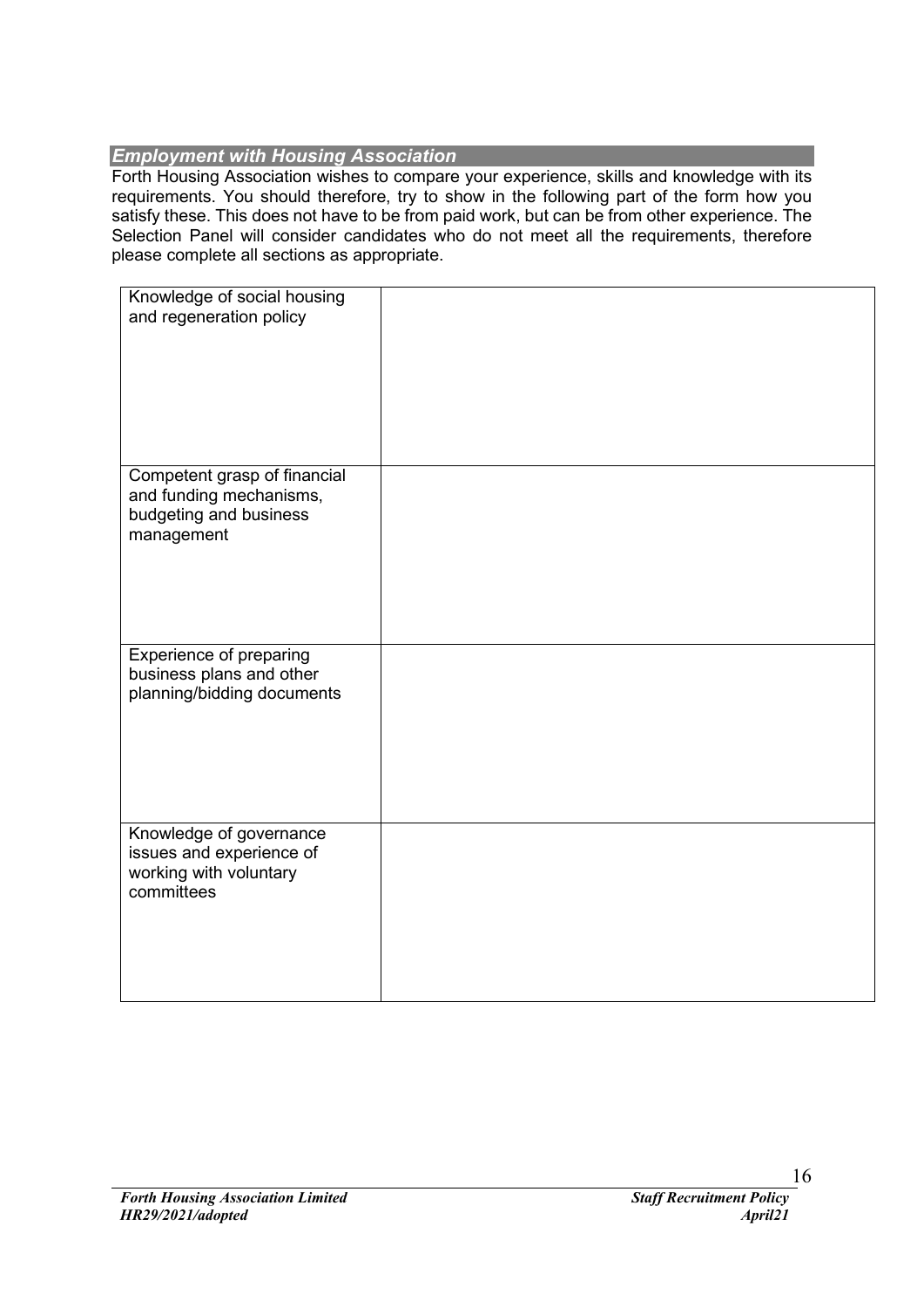| Experience of wider role<br>activities, including partnership  |  |
|----------------------------------------------------------------|--|
| arrangements                                                   |  |
|                                                                |  |
|                                                                |  |
|                                                                |  |
| Experience of developing and<br>reviewing policy and procedure |  |
|                                                                |  |
|                                                                |  |
|                                                                |  |
|                                                                |  |
| Knowledge of housing<br>regulatory frameworks                  |  |
|                                                                |  |
|                                                                |  |
|                                                                |  |
|                                                                |  |
| Knowledge of housing capital<br>funding regimes                |  |
|                                                                |  |
|                                                                |  |
|                                                                |  |
|                                                                |  |
| Possession of strong leadership<br>skills and a "hands on"     |  |
| approach                                                       |  |
|                                                                |  |
|                                                                |  |
|                                                                |  |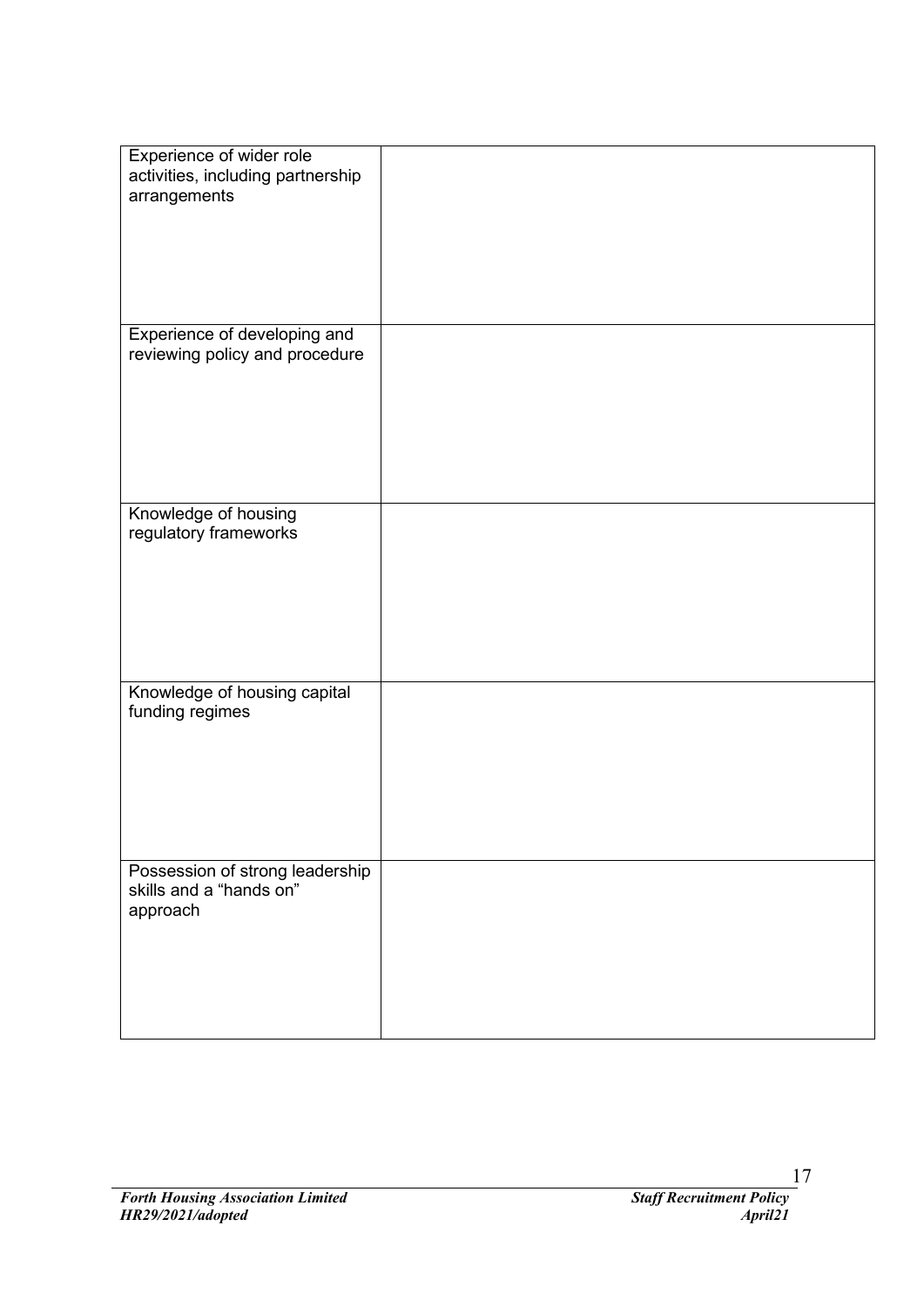| An effective manager able to<br>lead and motivate a small staff<br>team                                                                              |  |
|------------------------------------------------------------------------------------------------------------------------------------------------------|--|
|                                                                                                                                                      |  |
|                                                                                                                                                      |  |
| Excellent operational<br>management skills                                                                                                           |  |
|                                                                                                                                                      |  |
|                                                                                                                                                      |  |
| Competent IT skills with an<br>ability to supervise day to day<br>operation of a small network<br>and to liaise with IT<br>professionals as required |  |
|                                                                                                                                                      |  |
| Able to work flexible hours,<br>including occasional evenings<br>and weekends in order to meet<br>organisational priorities                          |  |
|                                                                                                                                                      |  |
| Understanding of the political<br>and social environment in which<br>RSL's operate                                                                   |  |
|                                                                                                                                                      |  |
|                                                                                                                                                      |  |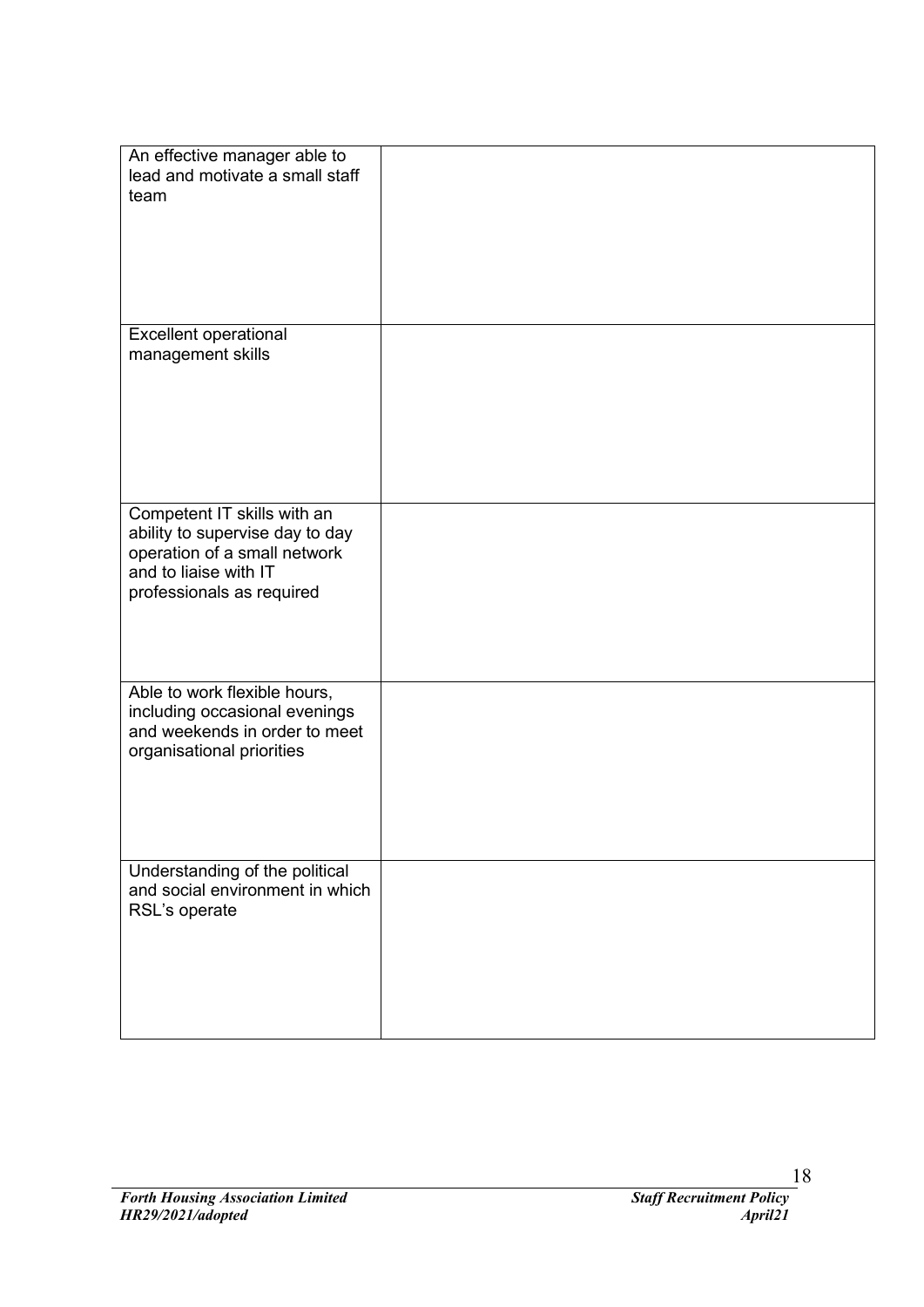#### *Additional Information*

*Please provide any relevant information not covered elsewhere on this form, which may include other activities e.g. voluntary work, major achievements, projects to date and indicate how this will enable you to contribute further to this post.*

#### *Referees*

Please give details of two referees. They should be qualified to comment on your ability and experience for this appointment and should include a referee from your current or most recent employer. Forth Housing Association does not accept references from family members.

**If you do not wish your current employer to be approached following short listing, please indicate in the box below.**

┓

| Name:            | Name:            |
|------------------|------------------|
| Job title:       | Job title:       |
| Company:         | Company:         |
| Address:         | Address:         |
|                  |                  |
| Postcode:        | Postcode:        |
| Email:           | Email:           |
| Tel No:          | Tel No:          |
| Fax No:          | Fax No:          |
| Do Not Approach: | Do Not Approach: |

19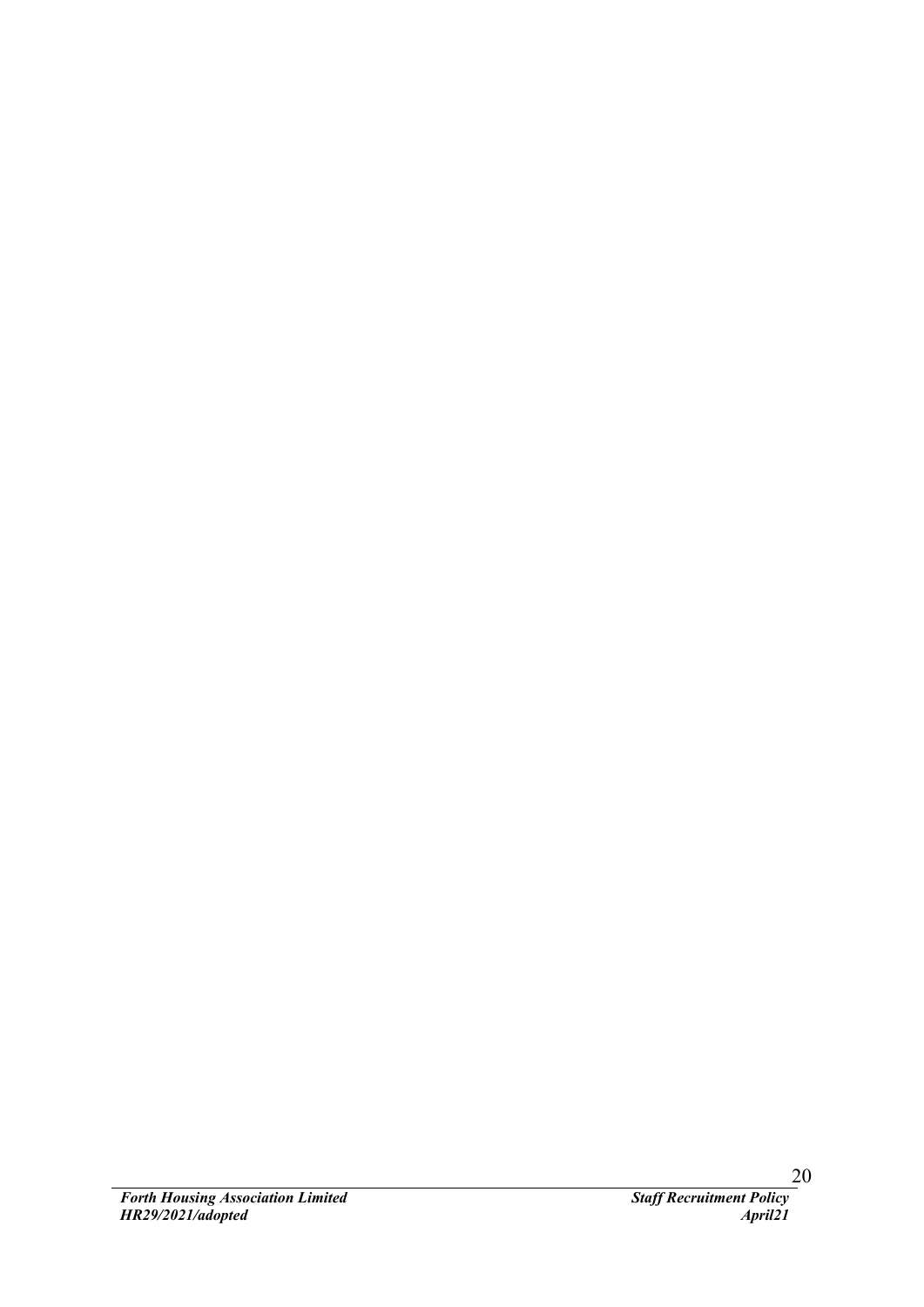#### *Assistance for people with disabilities*

Do you consider that you have a disability? If YES, are there any arrangements we can make for you if you are called to interview or if successfully employed? Please give details below.

#### *Relationship to Staff Members*

If you are related to any employee of Forth Housing Association or anyone who has been employed as a staff member or has been engaged as a supplier, consultant or contractor in the last 12 months, please provide details:

*Relationship to Committee Members*

If you are related to a Committee member of Forth Housing Association or anyone who has been a Committee member in the last 12 months, please provide details:

#### *Rehabilitation of Offenders Act 1974*

The Rehabilitation of Offenders Act 1974 enables some criminal convictions to become spent or ignored, after a 'rehabilitation period'. Excepted posts are those to which the Rehabilitation of Offenders Act 1974 (Exceptions) Order 1975 applies. You may be entitled to withhold information about convictions that are 'spent' under the provision of the act. In the event of employment, any failure to disclose could result in dismissal or disciplinary action by your employer. If selected for interview you will be required to complete a criminal convictions declaration form that will only be reviewed if an offer of employment is being made.

#### *Canvassing*

Canvassing directly or indirectly in connection with the appointment shall disqualify your application. If discovered after appointment you will be liable to dismissal.

#### *Asylum & Immigration Act 1996*

The Asylum and Immigration Act 1996 makes it an offence to employ anyone who is not entitled to live or work in the UK. All applicants selected for interview will be required to provide evidence that they are entitled to live and work in the UK. Appropriate documentation may include the original of your current passport, or birth/ marriage certificate and National Insurance Number [found on NI Card/ P45/P60 etc].

Do you require a work permit? **YES/NO** (please delete as appropriate)